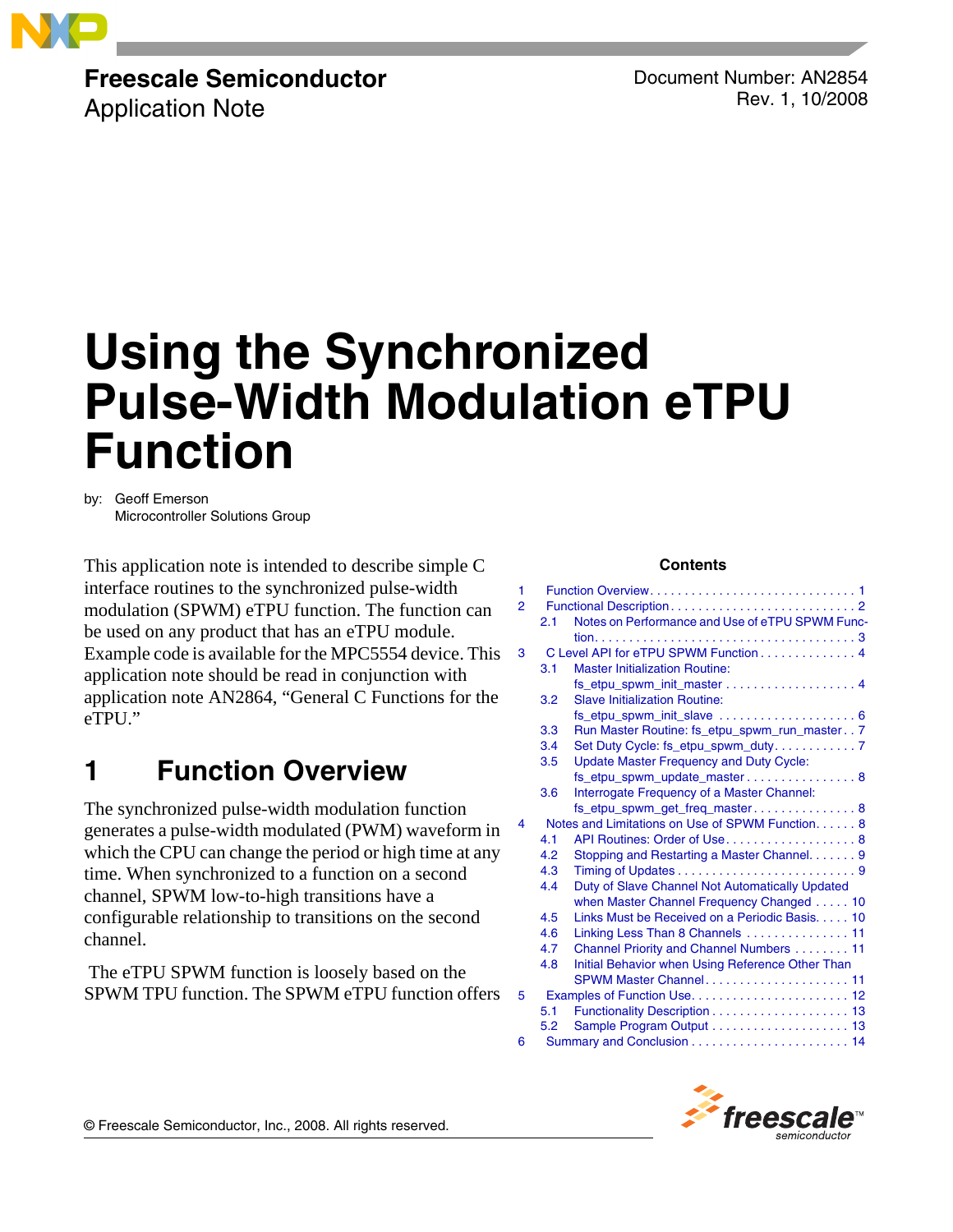#### **Functional Description**

the following enhancements over the SPWM TPU function:

- 22-bit values are supported (versus 15-bit offset value on the TPU3).
- The dual action hardware of the eTPU is used to accommodate reduced latencies, and the complete range of duty cycles between 0 and 100 can be accommodated.
- Slave channels can have delays of up to one period.

### <span id="page-1-0"></span>**2 Functional Description**

The following definitions are used in the SPWM descriptions:

- Synchronization means that a relationship exists between waveforms occurring on different channels.
- A link means that a signal (link service request) has been sent from a master channel (linking channel) to a slave channel (linked channel).

SPWM channels may be configured as either master or slave. A master mode channel can be used to provide links to up to eight slave channels. Master channels should not be sent links. When a slave channel receives a link, it will generate slave edges relative to a reference time (stored in Data RAM). It need not be an SPWM channel, which provides the link for the slave channel. Other functions, such as eTPU IC function, may be used to generate the link. This means that a periodic signal may be "captured" using the IC function, and slave SPWM channels can then be synchronized to the periodic signal.

The value of the free-running timer counter register (TCR) is stored in a Data RAM location by the eTPU SPWM function when a rising edge occurs. This Data RAM location is referred to as RisingEdge. If the SPWM function is being used as master, then the slave channels must be synchronized to the master channel. This is achieved by populating a pointer (called \*MasterRisingEdgePtr) on the slave channel with the address of the master channel's RisingEdge variable. See the example program described in [Section 5,](#page-11-0)  ["Examples of Function Use,](#page-11-0)" for an example of how this is achieved.

When a rising edge occurs on the master channel, the SPWM function generates an interrupt and DMA request. Optionally the falling edge of the master channel can generate an interrupt and DMA request. The DMA request signal for a given channel may not be connected; the connection depends on the specific integration of the eTPU. The application programmer can use either the DMA request or the interrupt request, depending on the specific integration.

Coherent updates of Period and Duty cycle are not supported by the SPWM function.

[Figure 1](#page-2-1) shows how master and slave channels operate together.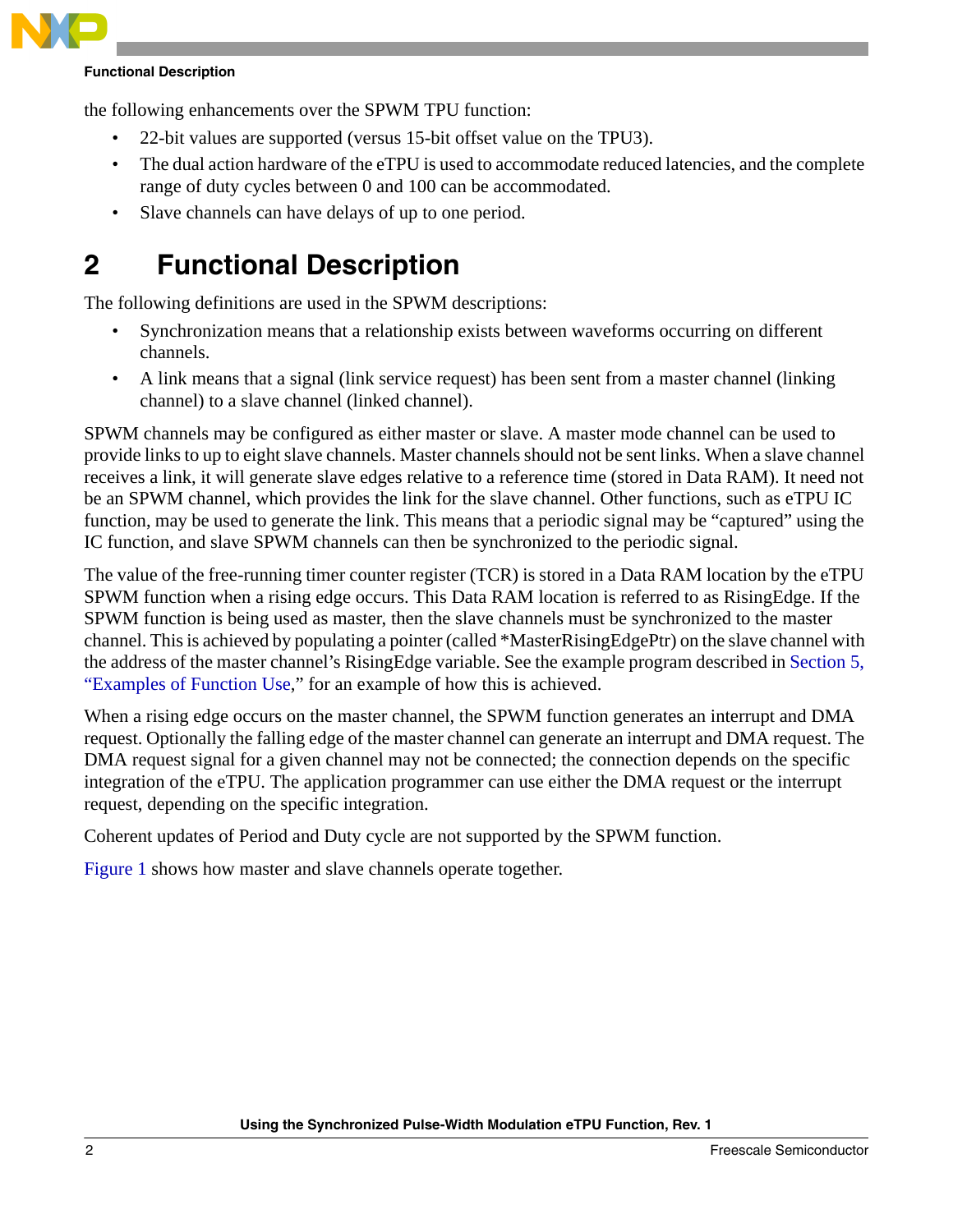



**Figure 1. Basic Operation of Master and Slave SPWM Channels**

<span id="page-2-1"></span>Each channel has its own duty cycle. Each slave channel has its own offset to the rising edge of the master.

#### <span id="page-2-0"></span>**2.1 Notes on Performance and Use of eTPU SPWM Function**

#### **2.1.1 Performance**

Like all eTPU functions, the SPWM function performance in an application is to some extent dependent upon the service time (latency) of other active eTPU channels. This is due to the operational nature of the eTPU scheduler. Increased eTPU loading will potentially result in increased latencies. However, worst-case latency in any eTPU application can be closely estimated. To analyze the performance of an application that appears to approach the limits of the eTPU, use the guidelines given in the *eTPU Reference Manual* and the information provided in the eTPU SPWM software release, available from Freescale.

#### **2.1.2 Changing Operation Modes**

To reconfigure the SPWM function on the channel while it is still running, the channel must first be disabled. This can be done using the fs\_etpu\_disable function, which can be found in file etpu\_utils.h.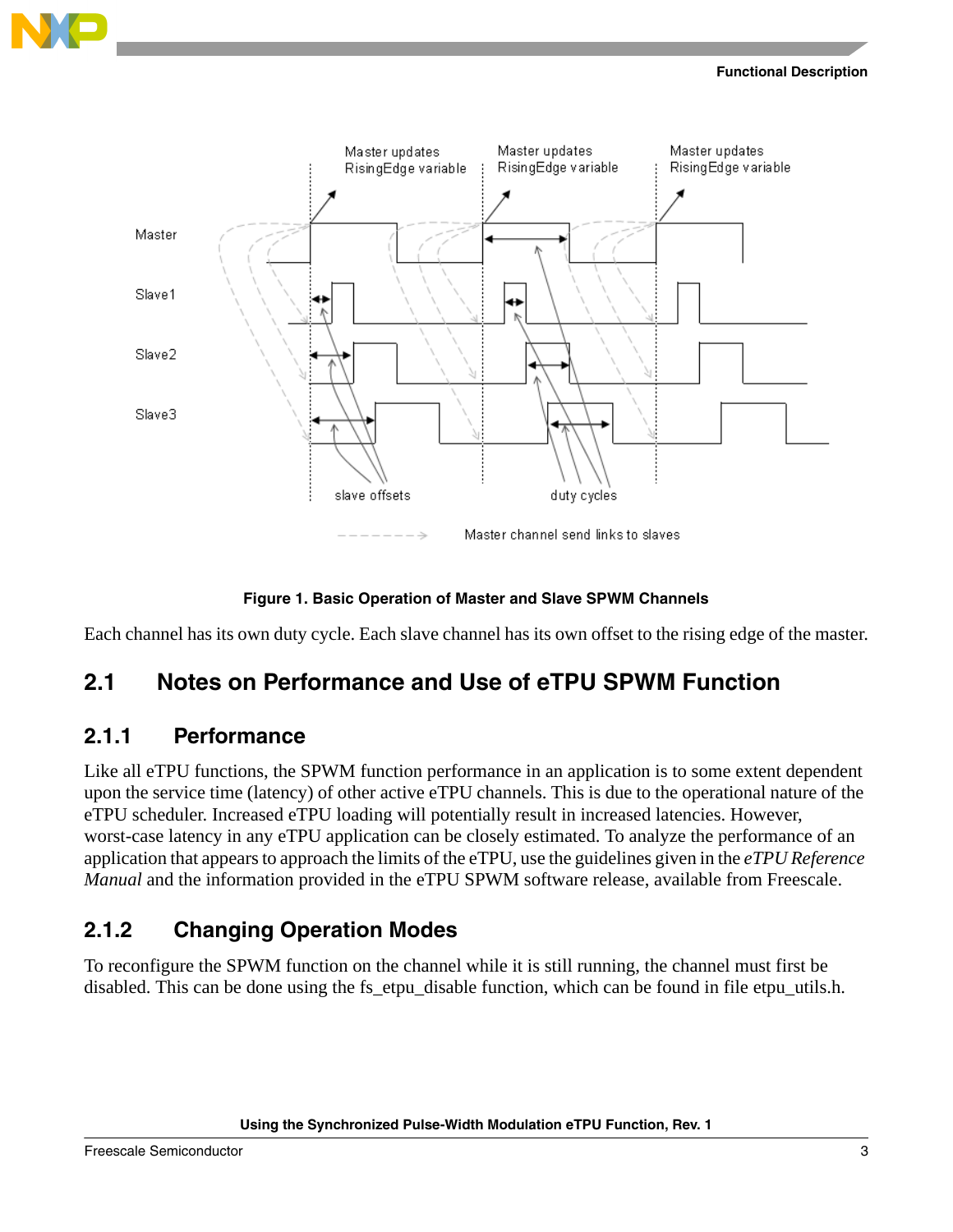

**C Level API for eTPU SPWM Function**

## <span id="page-3-0"></span>**3 C Level API for eTPU SPWM Function**

The following routines provide easy access for the user to interface to the SPWM function. Use of these routines eliminates the need to directly control the eTPU registers. This function can be found in the etpu\_spwm.h and etpu\_spwm.c files. The routines are described below and are available from Freescale. In addition, the eTPU compiler generates a file called etpu\_spwm\_auto.h. This file contains information relating to the eTPU SPWM function, including details on how the eTPU data memory is organized and definitions for various API parameters.

The API consists of 6 functions:

- 1. Master initialization routine: fs\_etpu\_spwm\_init\_master
- 2. Slave initialization routine: fs\_etpu\_spwm\_init\_slave
- 3. Master run routine: fs\_etpu\_spwm\_run\_master
- 4. Change duty cycle of master or slave channel: fs\_etpu\_spwm\_duty
- 5. Change frequency and duty of a master channel: fs\_etpu\_spwm\_update\_master
- 6. Return master channel frequency: fs\_etpu\_spwm\_get\_freq\_master

### <span id="page-3-1"></span>**3.1 Master Initialization Routine: fs\_etpu\_spwm\_init\_master**

```
int32_t fs_etpu_spwm_init_master ( uint8_t channel,
                                    uint32_t freq,
                                    uint16_t duty,
                                    uint8_t timebase,
                                    uint32_t timebase_freq,
                                    uint8_t reference_mode,
                                    uint32_t *reference_ptr,
                                    uint8_t INT_DMA_on_falling_edge,
                                    uint32_t link1,
                                    uint32_t link2
```
This routine is used to initialize a channel to use the SPWM function as a master.

In order for the SPWM function to run, it needs to use some of the eTPU data memory. There is not any fixed amount of data memory associated with each channel in the eTPU. The memory needs to be allocated in a way that makes sure each channel has its own memory that will not be used by any other channels. There are two ways to allocate this memory: automatically or manually. Using automatic allocation to initialize each channel, it reserves some of the eTPU data memory for its own use. With manual configuration, the eTPU data memory is defined when the system is designed.

Automatic allocation is simpler and is used in all of the example programs. The routine uses automatic allocation if the Channel Parameter Base Address field for a channel is zero. This is the reset condition of the field so normally you don't need to do anything except call the initialization API routine.

If the initialization routine is called more than once, it will only allocate data memory the first time it is called. The initialization routine will write a value to the Channel Parameter Base Address field, so on subsequent calls, it will not allocate more memory.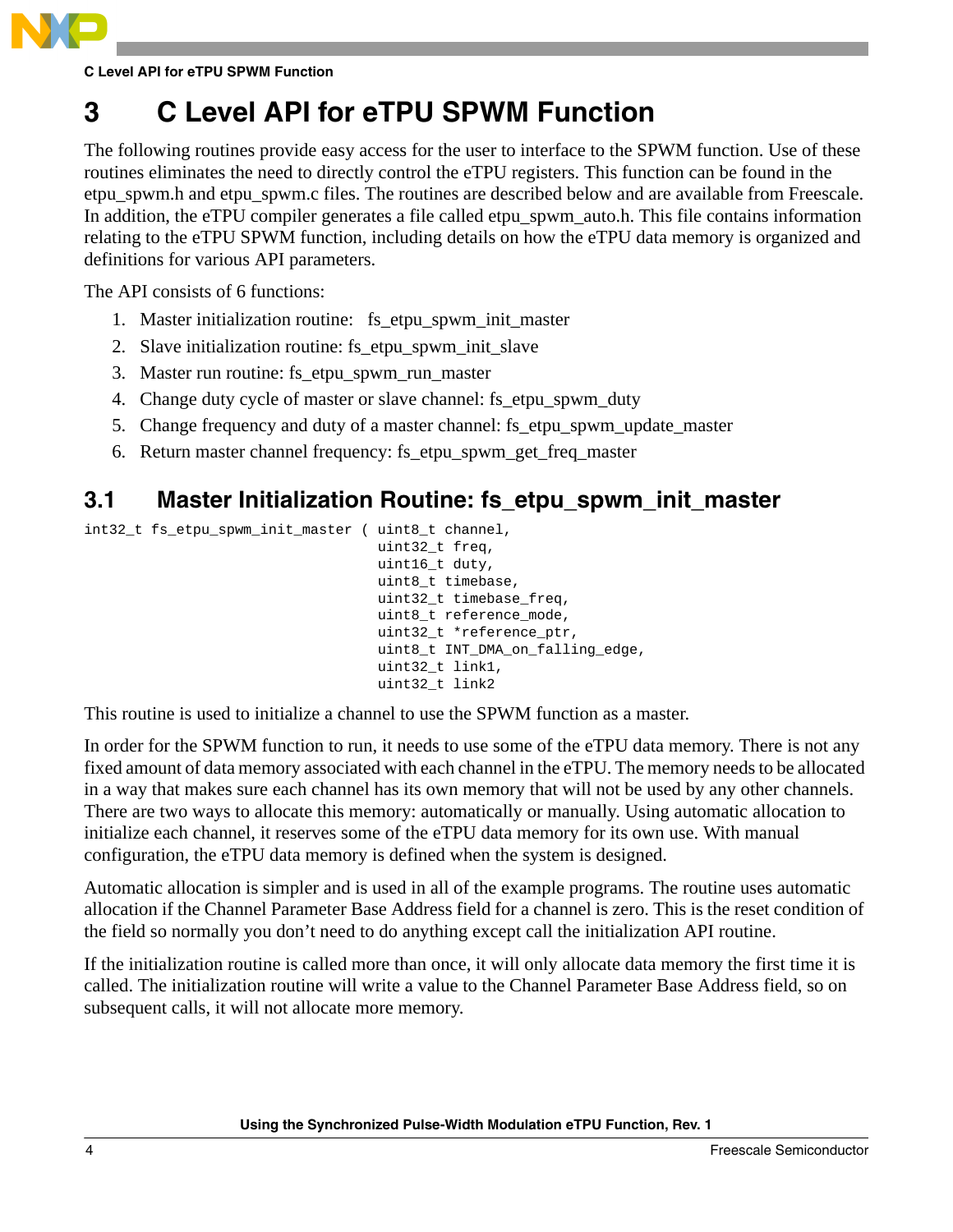

If the eTPU data memory is allocated manually, then a value must be written to the Channel Parameter Base Address before the initialization routine is called. This is normally only used if the user wants to pre-define the location of each channel's data memory.

This function has the following parameters:

- channel (uint8\_t): The SPWM master channel number. For devices with two eTPUs, this parameter should be assigned a value of 0–31 for eTPU\_A and 64–95 for eTPU\_B. For products with a single eTPU, this parameter should be assigned a value of 0–31.
- freq (uint 32 t): This is the frequency of the SPWM. The range of this parameter is determined by the complete system but normally would be between 1 Hz–100 kHz.
- duty (uint16 t): This is the initial duty cycle of the SPWM. Duty has a range of  $0-10000$  to represent 0–100 % with 0.01 % resolution. So Duty = 7550 would result in a duty cycle of 75.5 %.
- timebase (uint8 t): This is the timebase which the SPWM channel will use. This parameter should be assigned one of the following values (definitions are found in the utilities file etpu\_util.h):
	- FS\_ETPU\_TCR1
	- FS\_ETPU\_TCR2
- timebase freq (uint32 t): This is the pre-scaled frequency of the timebase (either  $TCR1/TCR2$ ), supplied by the eTPU to the function.
- reference mode (uint8 t): This determines whether the function will run in immediate mode or relative to a timing reference stored in Data RAM. This parameter should be assigned a value of:
	- FS\_ETPU\_SPWM\_REF\_IN\_PRAM
	- FS\_ETPU\_SPWM\_IMMEDIATE

In immediate mode, the first rising edge on the master channel is scheduled to happen one period ahead of the current value of the selected TCR. The value of the selected TCR is captured by the fs\_etpu\_spwm\_run\_master API routine and stored to the eTPU Data RAM. When the host service request is sent by the API the eTPU SPWM function accesses this stored TCR value in order to calculate and schedule the first rising edge.

In reference\_in\_pram mode, the eTPU SPWM function accesses a Data RAM location as specified by the \*reference ptr API parameter in order to calculate and schedule the first rising edge. The master channel's first rising edge will be one period beyond the value stored in the Data RAM location. Care must be taken to ensure that the reference value is not in the past; otherwise incorrect operation may occur.

- reference ptr (uint32  $t^*$ ): This is the address of the reference when reference mode is FS\_ETPU\_SPWM\_REF\_IN\_PRAM.
- INT\_DMA\_on\_falling\_edge (uint8\_t): Determines if an interrupt/DMA request is generated on falling edge or not. This parameter should be assigned a value of:
	- FS\_ETPU\_SPWM\_NO\_FALLING\_EDGE\_INT\_DMA,
	- FS\_ETPU\_SPWM\_FALLING\_EDGE\_INT\_DMA
- link1 (uint32\_t): This is a packed 32-bit parameter consisting of  $4 \times 8$ -bit channel numbers.
- link2 (uint32\_t): This is a packed 32-bit parameter consisting of  $4 \times 8$ -bit channel numbers. Refer to [Section 4.6, "Linking Less Than 8 Channels.](#page-10-0)"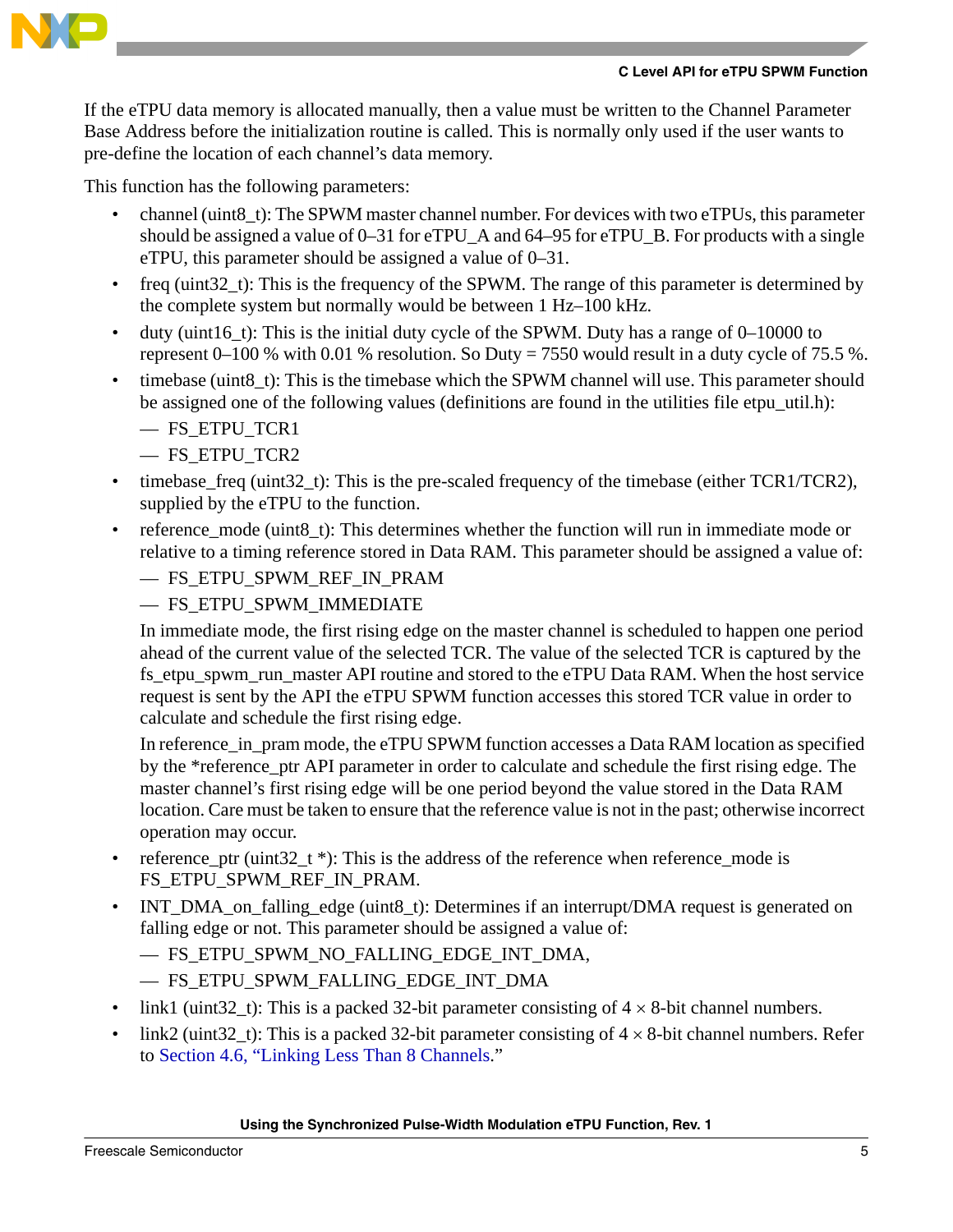

**C Level API for eTPU SPWM Function**

### **3.2 Slave Initialization Routine: fs\_etpu\_spwm\_init\_slave**

```
int32_t fs_etpu_spwm_init_slave (uint8_t channel,
                                  uint8_t priority,
                                  uint32_t freq,
                                  uint16_t duty,
                                  uint32_t delay,
                                  uint8_t timebase, 
                                  uint32_t timebase_freq,
                                  uint32_t *MasterRisingEdgePtr
           )
```
This routine is used to initialize a channel to use the SPWM function as a slave.

In order for the SPWM function to run, it needs to use some of the eTPU data memory. There is not any fixed amount of data memory associated with each channel in the eTPU. The memory needs to be allocated in a way that makes sure each channel has its own memory that will not be used by any other channels. There are two ways to allocate this memory: automatically or manually. With automatic allocation, as each channel is initialized it reserves some of the eTPU data memory for its own use. With manual configuration, the eTPU data memory is defined when the system is designed.

Automatic allocation is simpler and used in all of the example programs. The routine uses automatic allocation if the Channel Parameter Base Address field for a channel is zero. This is the reset condition of the field, so normally you don't need to do anything except call the initialization API routine.

If the initialization routine is called more than once, it will only allocate data memory the first time it is called. The initialization routine will write a value to the Channel Parameter Base Address field, so on subsequent calls, it will not allocate more memory.

If the eTPU data memory is allocated manually, then a value must be written to Channel Parameter Base Address before the initialization routine is called. This is normally only used if the user wants to pre-define the location of each channel's data memory.

This routine has the following parameters:

- channel (uint8\_t): The SPWM master channel number. For devices with two eTPUs, this parameter should be assigned a value of 0–31 for eTPU\_A and 64–95 for eTPU\_B. For products with a single eTPU, this parameter should be assigned a value of 0–31.
- priority (uint8\_t): The priority to assign to the eTPU SPWM channel. The following eTPU priority definitions are found in utilities file etpu\_utils.h :
	- FS\_ETPU\_PRIORITY\_HIGH
	- FS\_ETPU\_PRIORITY\_MIDDLE
	- FS\_ETPU\_PRIORITY\_LOW
	- FS\_ETPU\_PRIORITY\_DISABLED
- freq (uint 32 t): This is the frequency of the SPWM. The range of this parameter is determined by the complete system but normally would be between  $1 Hz - 100 kHz$ . If being used in conjunction with fs\_etpu\_spwm\_init\_master the freq parameters must have the same value.
- duty (uint16\_t): This is the initial duty cycle of the SPWM. Duty has a range of 0–10000 to represent 0–100 % with 0.01 % resolution. So Duty = 7550 would result in a duty cycle of 75.5 %.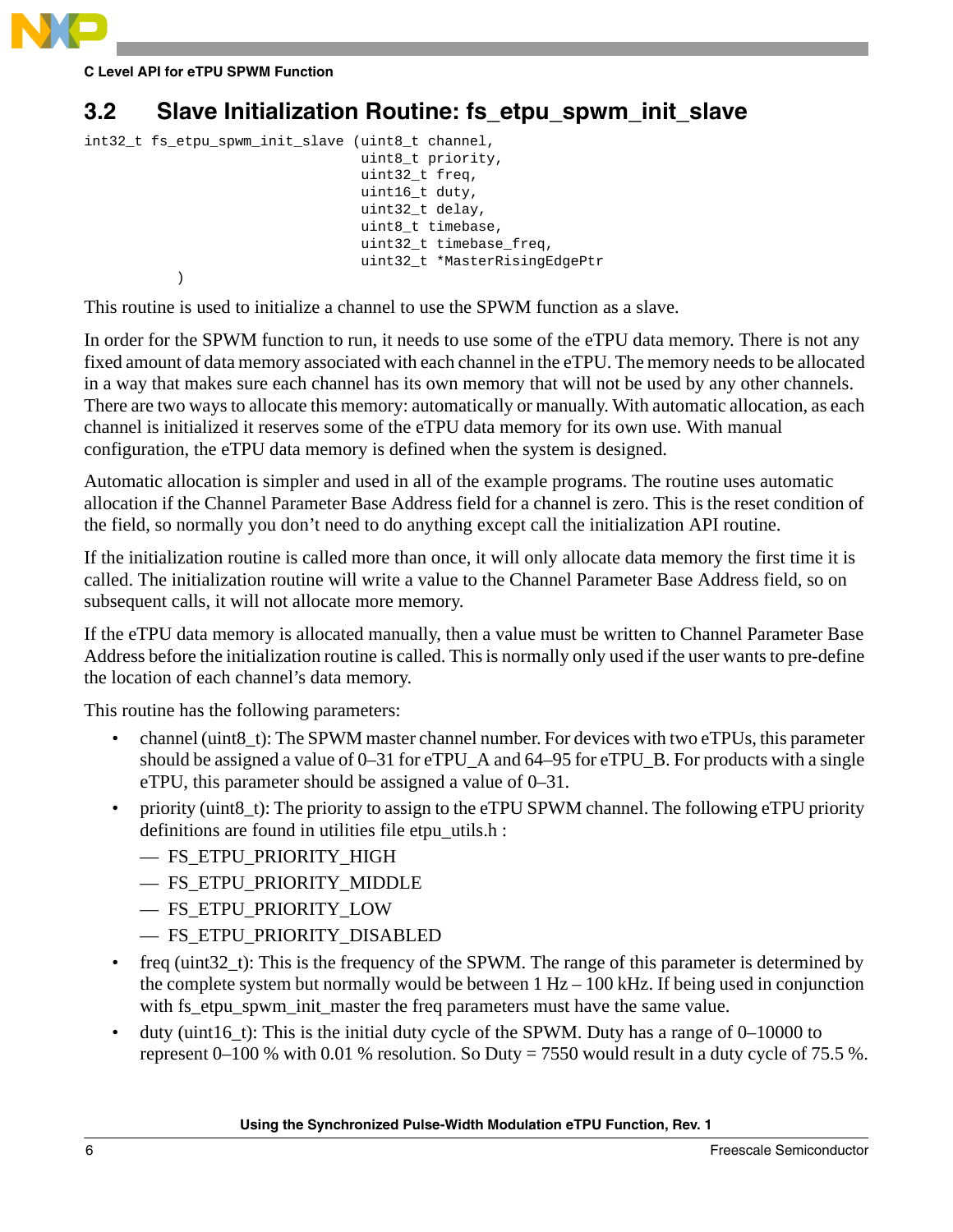

- delay (uint32\_t): This is the delay in micro-seconds of the rising edge of the slave relative to the rising edge of the master or reference.
- timebase (uint 8 t): This is the timebase which the SPWM channel will use. This parameter should be assigned one of the following values (definitions are found in the utilities file etpu\_util.h):

— FS\_ETPU\_TCR1

— FS\_ETPU\_TCR2

If being used in conjunction with fs etpu spwm init master the timebase parameters must have the same value.

- timebase\_freq (uint32\_t): This is the pre-scaled frequency of the timebase (either TCR1/TCR2), supplied by the eTPU to the function. If being used in conjunction with fs\_etpu\_spwm\_init\_master the timebase\_freq parameters must have the same value.
- \*MasterRisingEdgePtr (uint32\_t \*): The address of the variable on the eTPU which stores the time of the next rising edge of the master channel.

### <span id="page-6-0"></span>**3.3 Run Master Routine: fs\_etpu\_spwm\_run\_master**

void fs\_etpu\_spwm\_run\_master ( uint8\_t channel, uint8\_t priority )

This routine sets the master SPWM channel running, which in turn will send links to the slave channels. The fs\_etpu\_spwm\_init\_master and the fs\_etpu\_spwm\_init\_slave routines must have been run before this routine is called.

This routine has the following parameters:

- channel (uint8\_t): The SPWM master channel number. For devices with two eTPUs, this parameter should be assigned a value of 0–31 for eTPU\_A and 64–95 for eTPU\_B. For products with a single eTPU, this parameter should be assigned a value of 0–31.
- priority (uint8\_t): The priority to assign to the eTPU SPWM master channel. The following eTPU priority definitions are found in utilities file etpu\_utils.h.
	- FS\_ETPU\_PRIORITY\_HIGH
	- FS\_ETPU\_PRIORITY\_MIDDLE
	- FS\_ETPU\_PRIORITY\_LOW
	- FS\_ETPU\_PRIORITY\_DISABLED

### <span id="page-6-1"></span>**3.4 Set Duty Cycle: fs\_etpu\_spwm\_duty**

```
void fs_etpu_spwm_duty( uint8_t channel,
                        uint16_t duty)
```
This routine updates a channel's duty cycle. It is used for both master and slave channels. This function has the following parameters:

• Channel (uint8\_t): The SPWM channel number. For devices with two eTPUs, this parameter should be assigned a value of 0–31 for eTPU A and 64–95 for eTPU B. For products with a single eTPU, this parameter should be assigned a value of 0–31.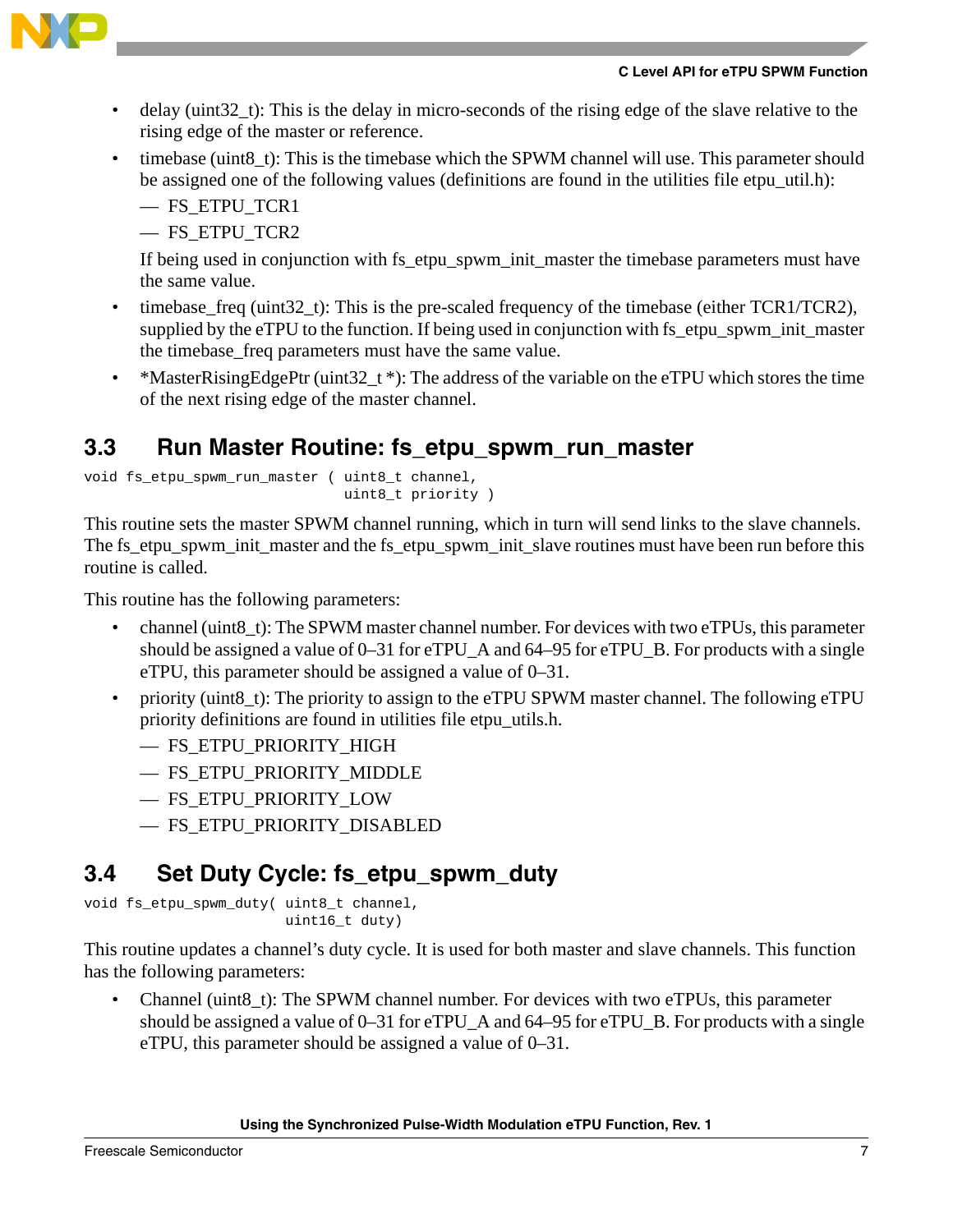#### **Notes and Limitations on Use of SPWM Function**

duty (uint16\_t): This is the initial duty cycle of the SPWM. Duty has a range of  $0-10000$  to represent 0–100 % with 0.01 % resolution. So Duty = 7550 would result in a duty cycle of 75.5 %.

### <span id="page-7-0"></span>**3.5 Update Master Frequency and Duty Cycle: fs\_etpu\_spwm\_update\_master**

```
int32_t fs_etpu_spwm_update_master( uint8_t channel,
                                     uint32_t freq,
                                     uint16_t duty,
                                     uint32_t timebase_freq
                                  )
```
This routine updates a master channel's duty cycle and frequency. This function has the following parameters:

- Channel (uint8\_t): The SPWM master channel number. For devices with two eTPUs, this parameter should be assigned a value of 0–31 for eTPU\_A and 64–95 for eTPU\_B. For products with a single eTPU, this parameter should be assigned a value of  $0-31$ .
- freq (uint32\_t): This is the frequency of the SPWM. The range of this parameter is determined by the complete system but normally would be between 1 Hz–100 kHz.
- duty (uint16 t): This is the initial duty cycle of the SPWM. Duty has a range of  $0-10000$  to represent 0–100% with 0.01 % resolution. So Duty = 7550 would result in a duty cycle of 75.5%.
- timebase freq (uint32 t): This is the pre-scaled frequency of the timebase (either  $TCR1/TCR2$ ), supplied by the eTPU to the function.

### <span id="page-7-1"></span>**3.6 Interrogate Frequency of a Master Channel: fs\_etpu\_spwm\_get\_freq\_master**

```
uint32_t fs_etpu_spwm_get_freq_master( uint8_t channel, 
                           uint32_t timebase_freq
 )
```
This routine returns the frequency in Hertz of the master channel's frequency. This function has the following parameters:

- Channel (uint8 t): The SPWM master channel number. For devices with two eTPUs, this parameter should be assigned a value of 0–31 for eTPU\_A and 64–95 for eTPU\_B. For products with a single eTPU, this parameter should be assigned a value of  $0-31$ .
- timebase freq: This is the pre-scaled frequency of the timebase (either TCR1/TCR2), supplied by the eTPU to the function.

### <span id="page-7-2"></span>**4 Notes and Limitations on Use of SPWM Function**

### <span id="page-7-3"></span>**4.1 API Routines: Order of Use**

The API routines need to be called in a particular order. This order is:

- 1. fs\_etpu\_spwm\_init\_master
- 2. fs\_etpu\_spwm\_init\_slave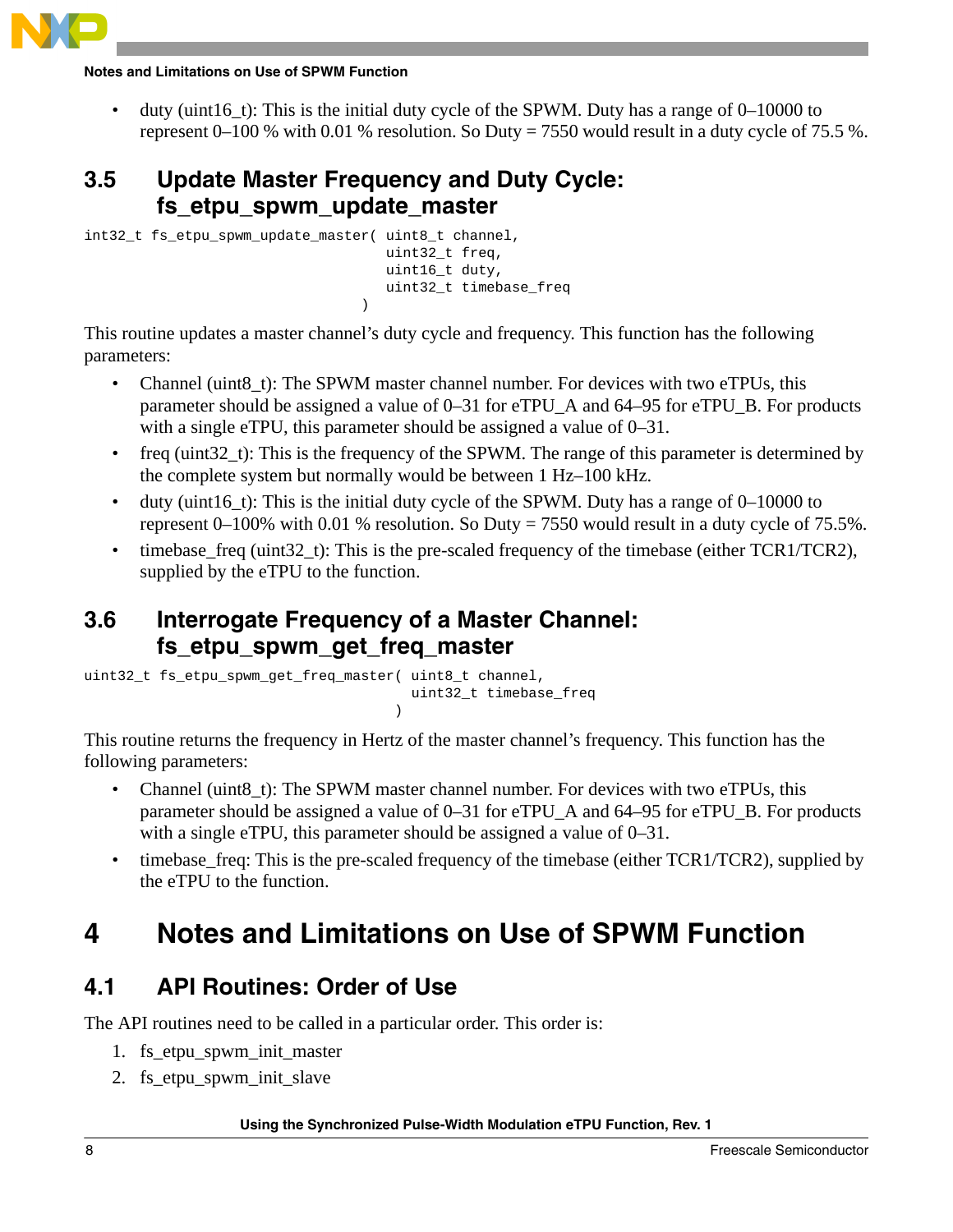

3. fs\_etpu\_spwm\_run\_master

This is because the slave initialization API sets up a pointer to the master channel's RisingEdge variable. The location of this variable in Parameter RAM is not known until after the master channel's initialization.

### <span id="page-8-0"></span>**4.2 Stopping and Restarting a Master Channel**

If the master channel is to be stopped and restarted, the slave channels must be disabled prior to stopping the master channel. The slave channels must be re-enabled prior to re-enabling the master channel.

It must be confirmed that each slave channel is not currently being serviced after it has been disabled, before proceeding. Disabling a channel prevents future service and will not stop a currently running thread.

For example, if channel SPWM0 were a master and channels SPWM1, SPWM4, and SPWM5 were slaves, then the master and slaves must be disabled and re-enabled in the following manner:

```
fs_etpu_disable(SPWM1);
/* wait if channel is being serviced */
while ((ETPU.CSSR A.R >> SPWM1 ) &0x1 == 0x1 );
fs_etpu_disable(SPWM4);
/* wait if channel is being serviced */ 
while ((ETPU.CSSR_A.R >> SPWM4 ) &0x1 == 0x1 );
fs_etpu_disable(SPWM5);
/* wait if channel is being serviced */
while ((ETPU.CSSR A.R >> SPWM5 ) & 0x1 == 0x1 );
/* now that all slave channels have been successfully stopped 
   it is safe to stop the master channel*/
fs_etpu_disable(SPWM0);
fs_etpu_enable(SPWM1,FS_ETPU_PRIORITY_MIDDLE);
fs_etpu_enable(SPWM4,FS_ETPU_PRIORITY_MIDDLE);
fs_etpu_enable(SPWM5,FS_ETPU_PRIORITY_MIDDLE);
fs_etpu_spwm_run_master ( SPWM0, FS_ETPU_PRIORITY_MIDDLE);
```
### <span id="page-8-1"></span>**4.3 Timing of Updates**

When routines fs\_etpu\_spwm\_duty or fs\_etpu\_spwm\_update\_master are used to update either the duty cycle or frequency and duty cycle of a channel, the new values become effective in two SPWM cycles' time. This is because the SPWM function calculates and schedules the new edges one period ahead. It also takes one cycle for the new values to be 'latched' by the SPWM function. [Figure 2](#page-9-2) shows this behavior.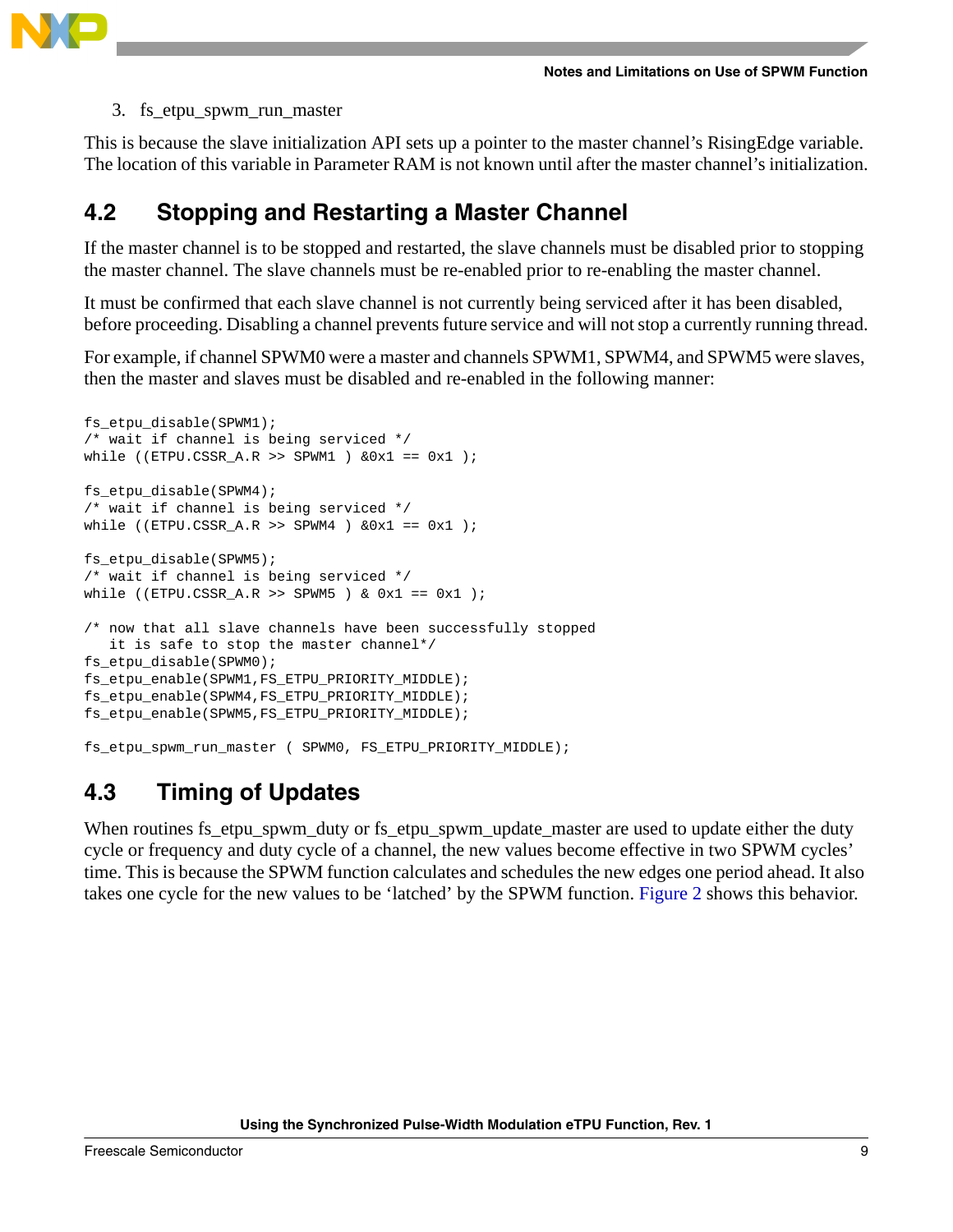**Notes and Limitations on Use of SPWM Function**



Note: In this case only th duty cycle has changed. Same principle applies to frequency changes.

#### **Figure 2. Timing of Updates**

#### <span id="page-9-2"></span><span id="page-9-0"></span>**4.4 Duty of Slave Channel Not Automatically Updated when Master Channel Frequency Changed**

When the fs\_etpu\_spwm\_update\_master routine is used to change a master channel's frequency, a new value for the eTPU SPWM function variable ActiveTime is calculated and written by the API. This means that, assuming duty cycle is not changed, the high time of the master channel will be the same proportion of the old and new periods. However, the slave channel's ActiveTime parameter is not recalculated as this is a CPU (host side) calculation. Hence it is the application programmer's responsibility to update the duty cycle of the slave channels by using the fs\_etpu\_spwm\_duty routine.

#### <span id="page-9-1"></span>**4.5 Links Must be Received on a Periodic Basis**

When slave channels have been configured to be synchronized to a reference source that is something other than an SPWM master channel, it is important that the links be generated on a once-per-period basis. If two slave frame edges occur and no link is received between them by the slave channel, then the reference for the slave will be one period behind and the SPWM function will not behave correctly. An error state will be entered and the channel will stop.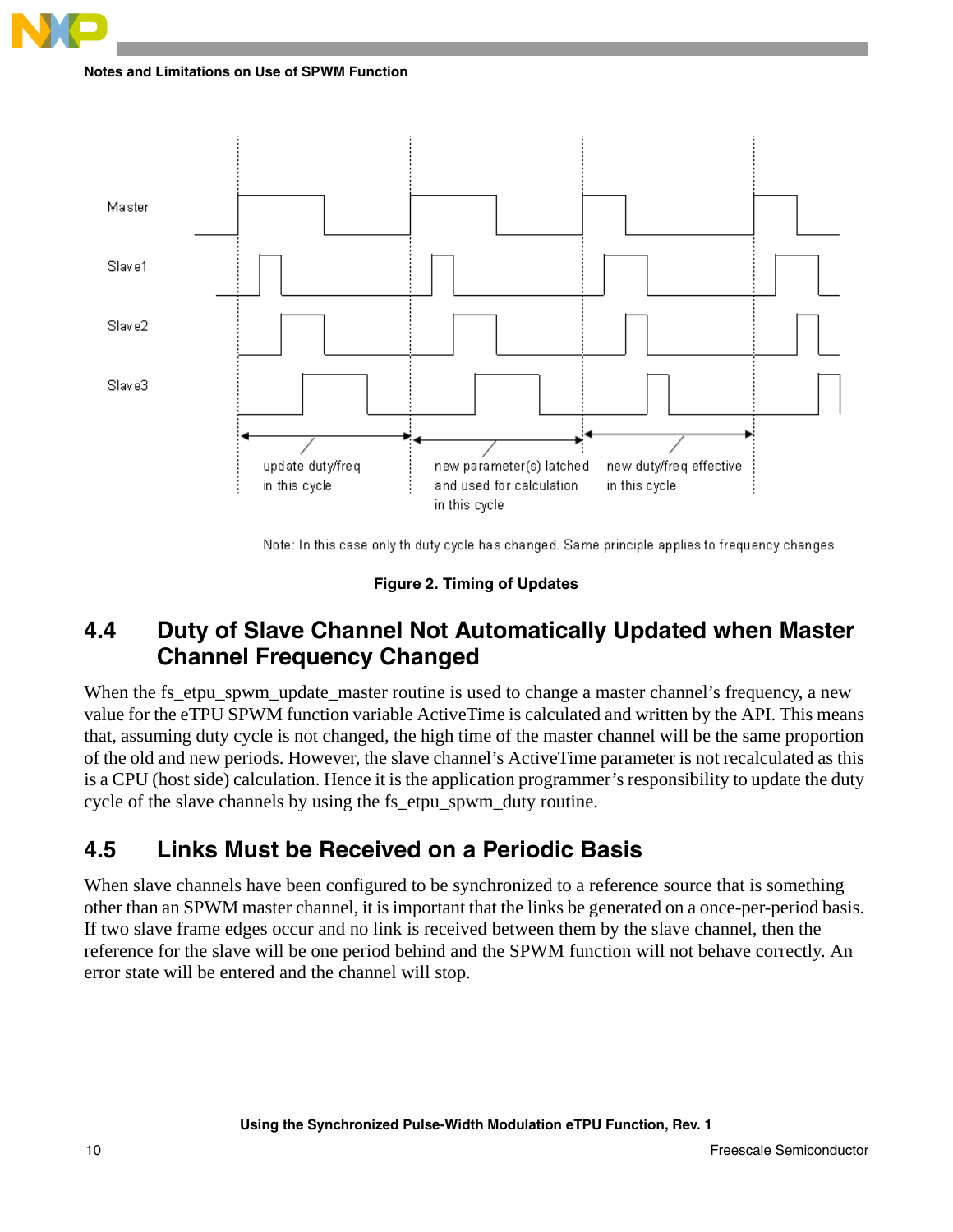

#### <span id="page-10-0"></span>**4.6 Linking Less Than 8 Channels**

If fewer than eight slave channels are being synchronized by the master, then parameters link1 and link2 of the API routine fs\_etpu\_spwm\_init\_master must be padded with either a disabled channel (which cannot respond to the link it receives) or to the first channel being linked.

For example, if channels 8, 15, and 31 are to be synchronized to the master SPWM channel, then link1 = 0x080F1F08 and link2 = 0x08080808. The channel used for padding must reside on the same eTPU engine as the master channel.

### <span id="page-10-1"></span>**4.7 Channel Priority and Channel Numbers**

The master channel and all related slave channels must have equal priority. In addition, the master channel number must be numerically less than any of the slave channel numbers. These conditions ensure that if a master and slave channel are both requesting service, then the master channel will be serviced first. This can happen if a slave channel has a small delay parameter.

#### <span id="page-10-2"></span>**4.8 Initial Behavior when Using Reference Other Than SPWM Master Channel**

The initial behavior of slave channels is different depending on what the reference

(\*MasterRisingEdgePtr) source is. If the reference source is an SPWM master, then the first master pulse will have a corresponding slave pulse on each slave channel. If the reference is something other than an SPWM master channel, then the first slave pulse will be delayed by one period. If the reference is something other than an SPWM master channel, then the delay parameter that is specified to the fs eptu slave init() routine must be more than one period.

[Figure 3](#page-11-1) compares these behaviors.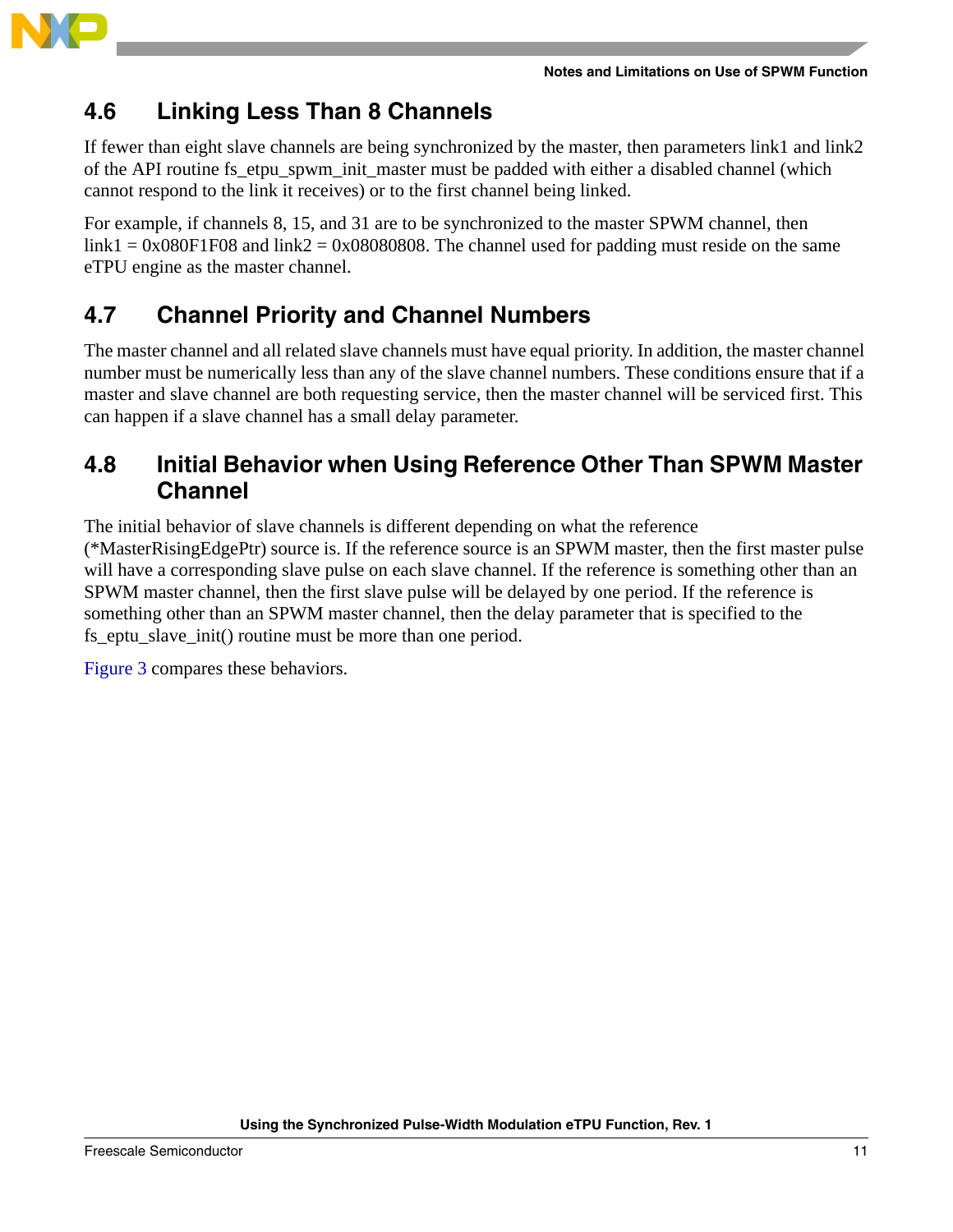

**Examples of Function Use**



Non SPWM Master

e.g. QOM is connected to IC which provides links and reference



#### **Figure 3. Behavior with SPWM Master and Non-SPWM Reference**

### <span id="page-11-1"></span><span id="page-11-0"></span>**5 Examples of Function Use**

This section describes a simple use of the SPWM function, as well as how to initialize the eTPU module and assign the eTPU SPWM function to eTPU master and slave channels.

The example consists of two files:

- SPWM\_example1.h
- SPWM\_example1.c

These files are contained in the SPWM API software file AN2854SW, available at the Freescale.com website.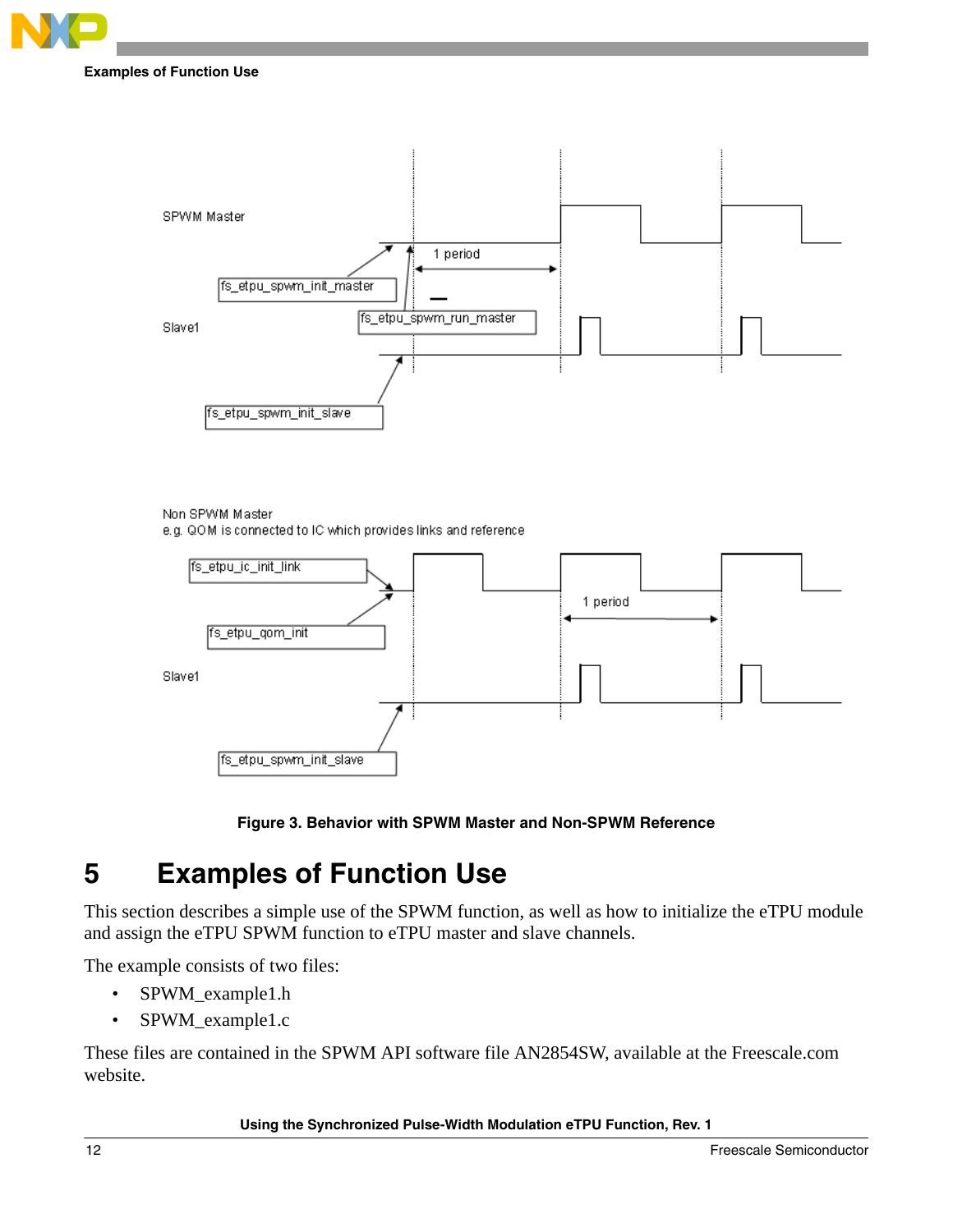

File SPWM\_example1.c contains the main() routine. This routine initializes the MPC5554 device for 128 MHz CPU operation and initializes the eTPU according to the information in the my\_etpu\_config struct (stored in file SPWM\_example1.h). The timebases are enabled by calling routine fs\_timer\_start(). Any interrupt or DMA requests are cleared. The pins used in this example are configured for eTPU operation.

### <span id="page-12-0"></span>**5.1 Functionality Description**

Channel SPWM0 is initialized to run the SPWM function as master. Its frequency is 10 KHz with a 50% duty cycle. TCR1 is selected as the timebase and the timebase frequency is set at 8 MHz. The initial reference is immediate (i.e. relative to current value of TCR1). An interrupt will be generated on each falling edge of the master SPWM signal. Links will be sent to channel 1, 4 and 5 on each SPWM rising edge.

The memory address where the TCR count of the master's rising edge is stored is derived (Master\_rising\_edge\_ptr). This will be used by the slave channels.

Slave channels SPWM1, SPWM4, and SPWM5 are initialized to run the SPWM function in slave mode. They will have duty cycles of 25 %, 12 %, and 6 % respectively. The delays for these channels are programmed to be 10 μs, 20 μs, and 30 μs respectively. The frequency is the same as for the master channel (10 KHz), the timebase is the same as for the master channel (TCR1), and the timebase frequency is the same as for the master channel (8 MHz). The MasterRisingEdgePtr parameter is set to the previously derived Master\_rising\_edge\_ptr. This ensures that the slave channels are synchronized to the rising edge of the SPWM master channel (SPWM0).

### <span id="page-12-1"></span>**5.2 Sample Program Output**

[Figure 4](#page-13-1) shows the output of the example program as captured by an oscilloscope.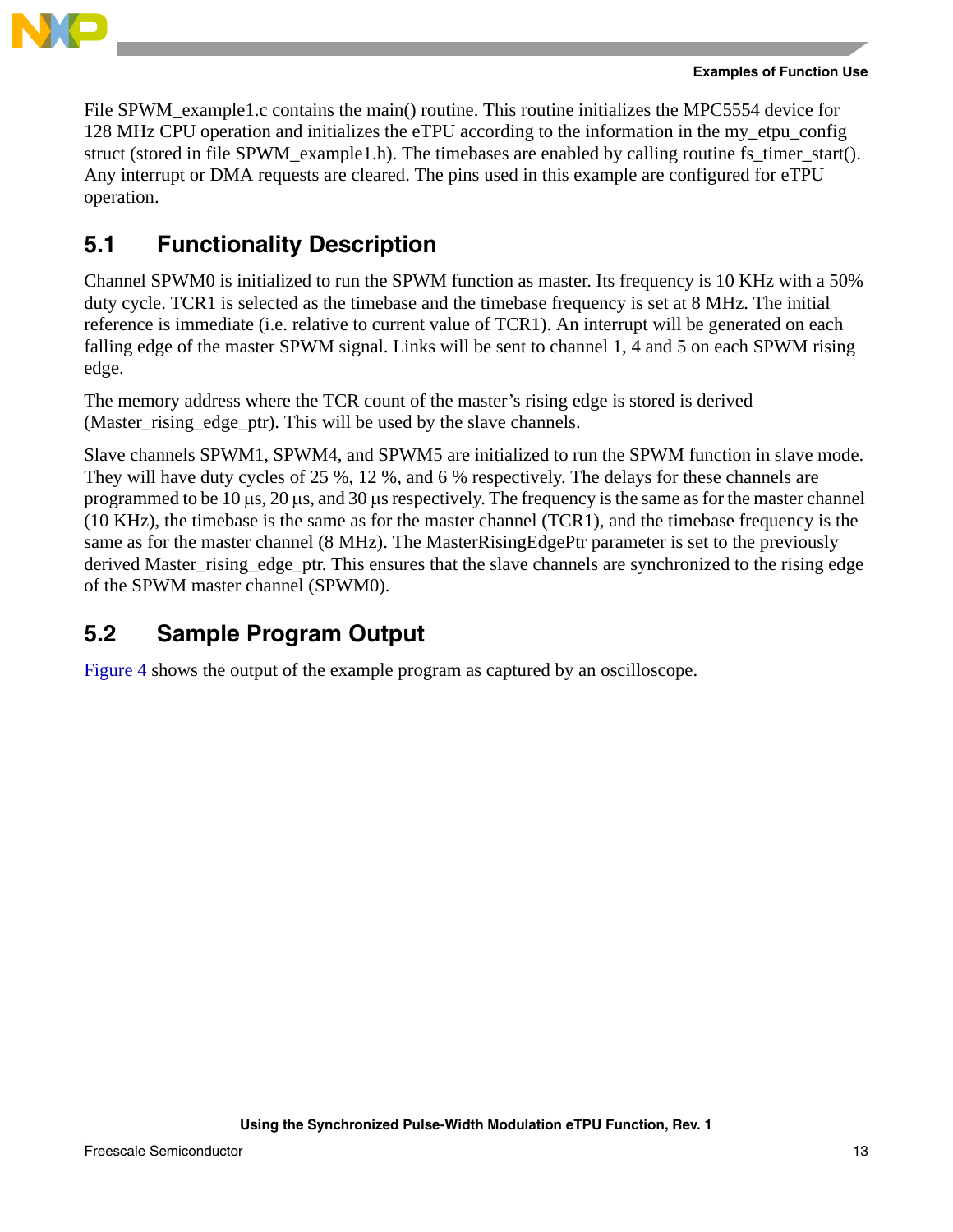

#### **Summary and Conclusion**



**Figure 4. Sample Program Output**

### <span id="page-13-1"></span><span id="page-13-0"></span>**6 Summary and Conclusion**

This eTPU SPWM application note provides a description of the output compare eTPU function usage and examples of its use. The simple C interface routines to the SPWM eTPU function enable easy implementation of the SPWM function in applications. The functions are targeted for the MPC5500 and the MCF53x families of devices, but they can be used with any device that contains an eTPU.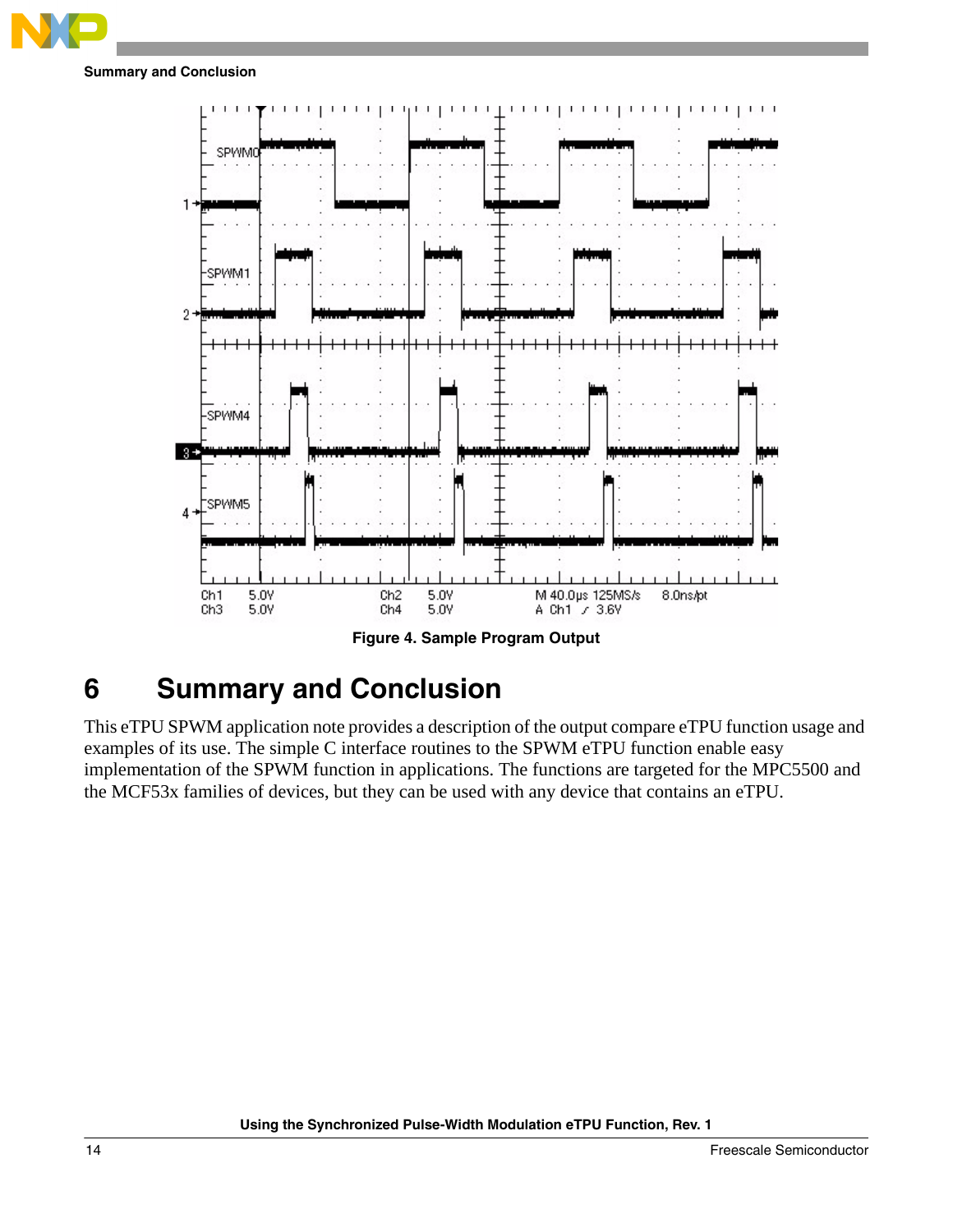

THIS PAGE IS INTENTIONALLY BLANK